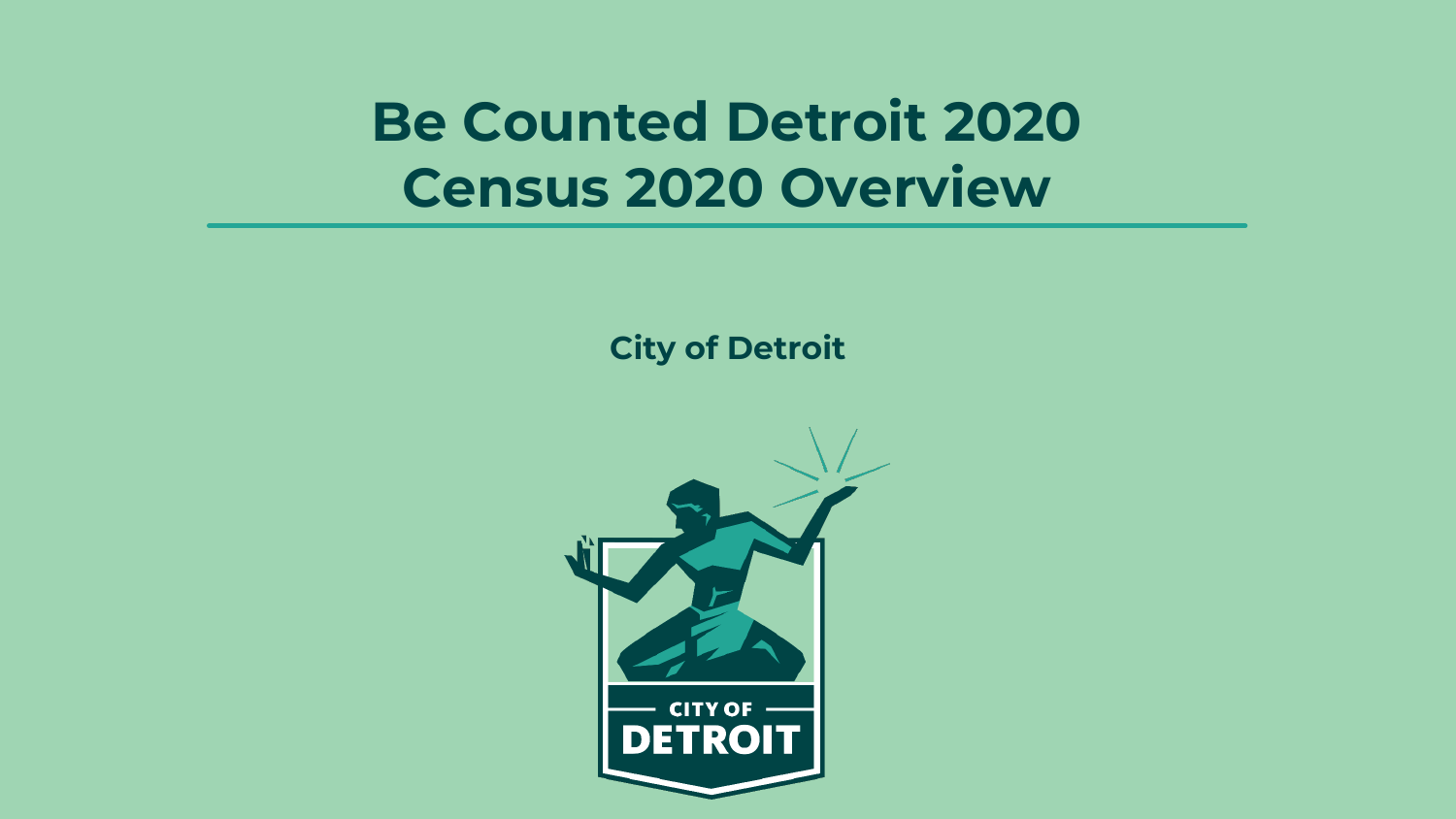- What is the 2020 Census?
- **The Census counts every person (not citizen) in the United States wherever they live and sleep as of April 1, 2020**
- **Census is online, by phone or paper form**
- **10 questions, takes 10 minutes, and determines Detroit population for the next 10 years.** 
	- Asks about:
	- Number of people in your household
	- Age and Gender
	- Race and Ethnicity
	- Marital Status
	- If your home is owned or rented





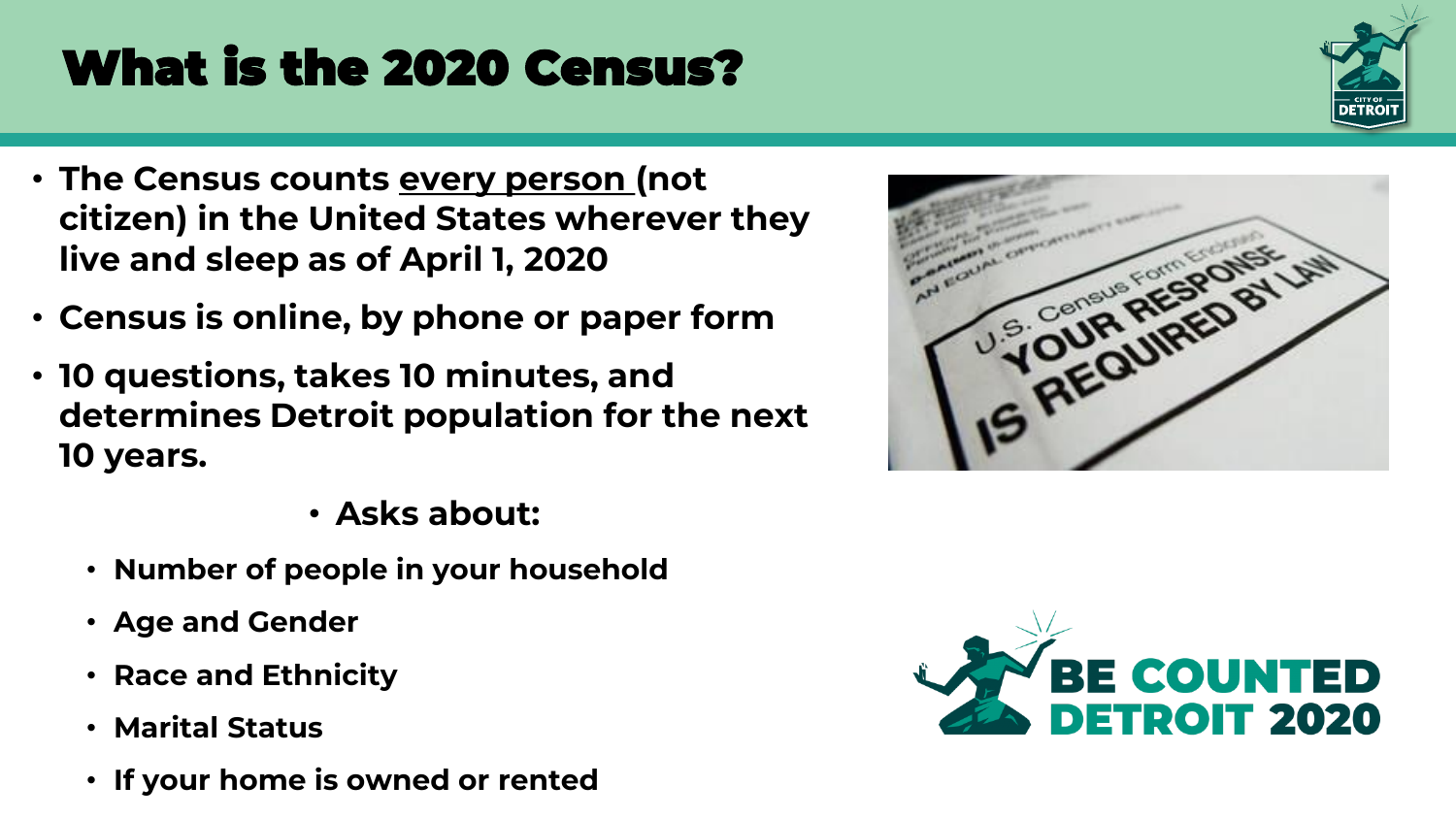# Why does the Census matter TO YOU?

- Census count determines federal funding for:
	- Health Care
	- Education
	- Food and housing assistance
- Census count determines how much political power Detroit has
	- Number of lawmakers in Lansing and Washington DC





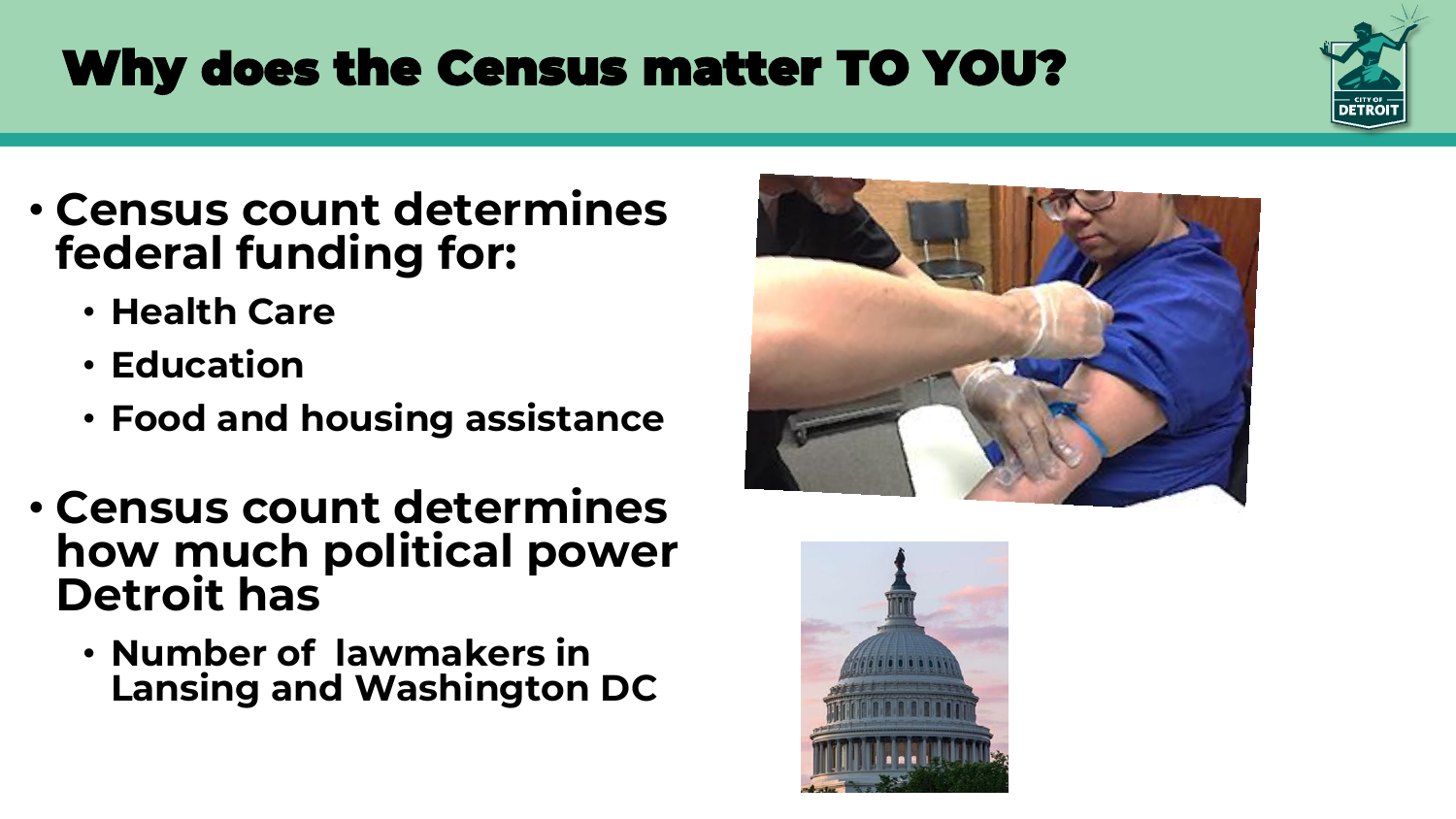# When more people get counted…

- More kids qualify for free school lunch program
	- **74,000 Detroit students depend on the Federal School Lunch program**



- More families, seniors get food assistance
	- 240,000 Detroit seniors, families depend on federally funded Bridge cards



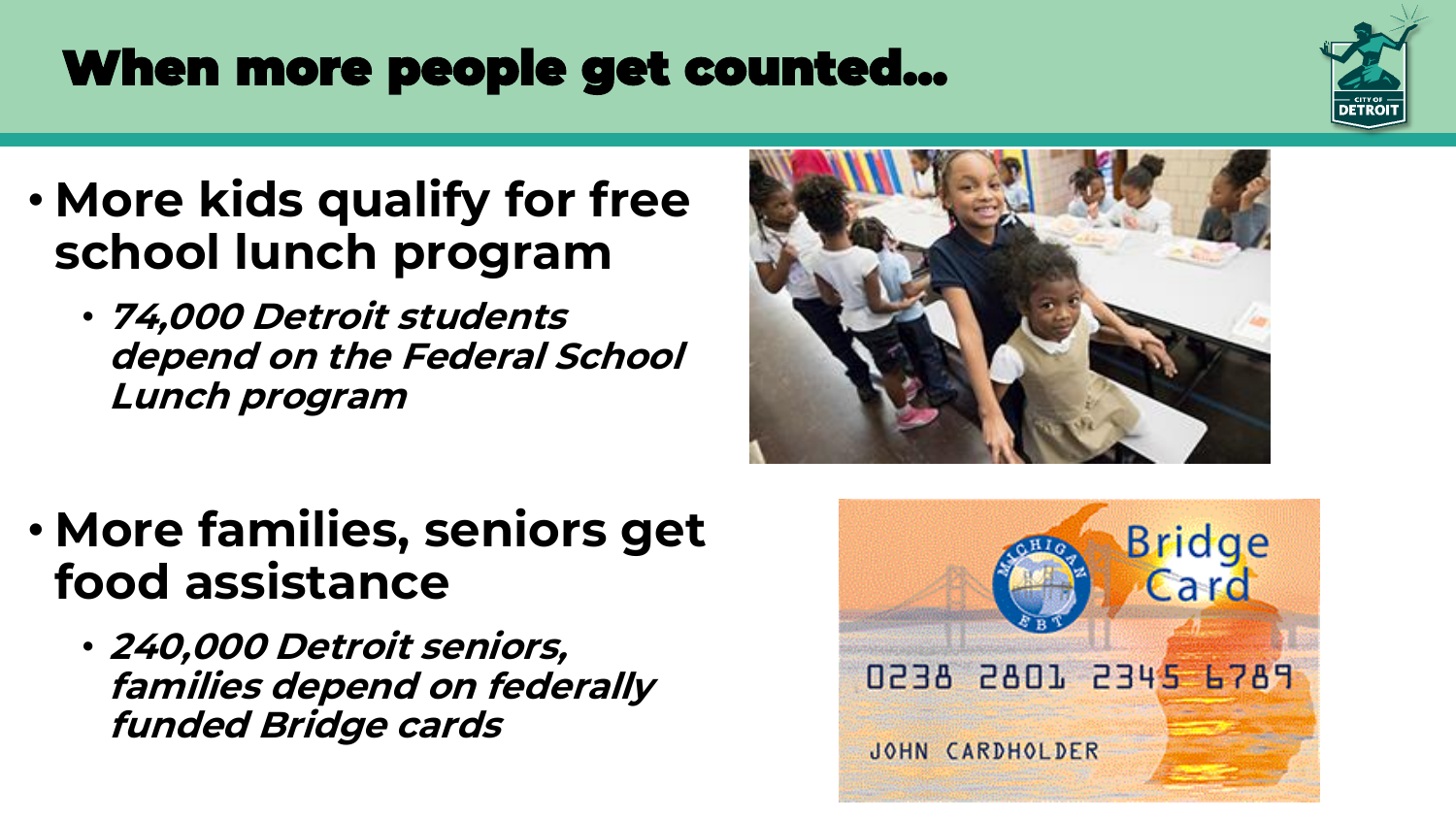# When more people get counted…

### • More special education funding goes to schools

• \$200 million in federal education grants come to Detroit schools each year based on the census count

# • More college students qualify for federal financial aid

• Federal funding for Pell grants in part depends on census count





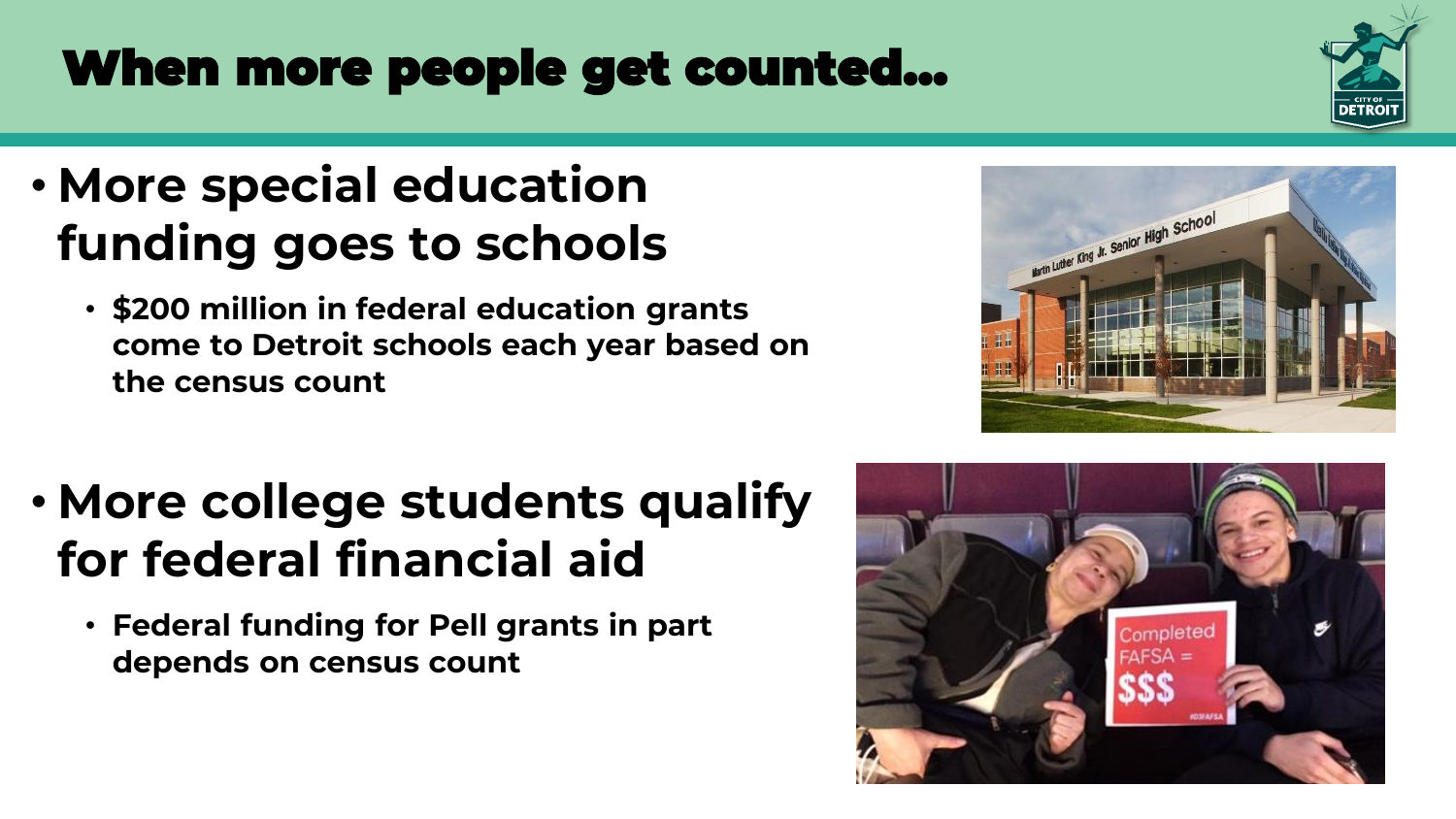# When more people get counted…

- More clinics, and hospitals get Medicaid funding to treat more patients
	- A total of \$2 billion in Medicaid funding comes to Detroit each year, benefiting 200,000 Detroiters

These critical programs will be jeopardized if we don't ensure a complete count in the 2020 Census!



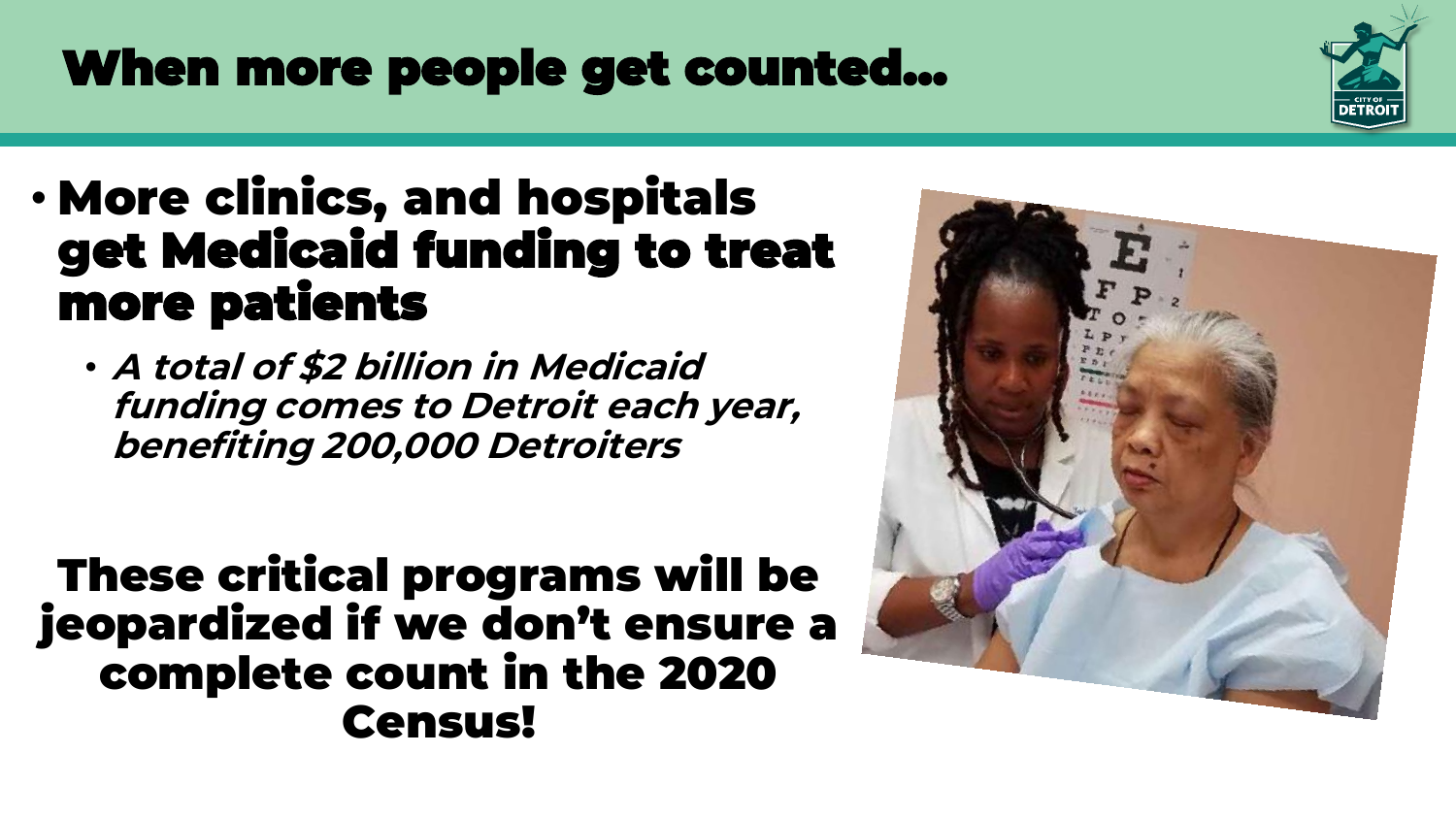

### YOU lose, WE lose, when people don't respond

# \$18,000 PER PERSON

#### for essential programs in Detroit over the next decade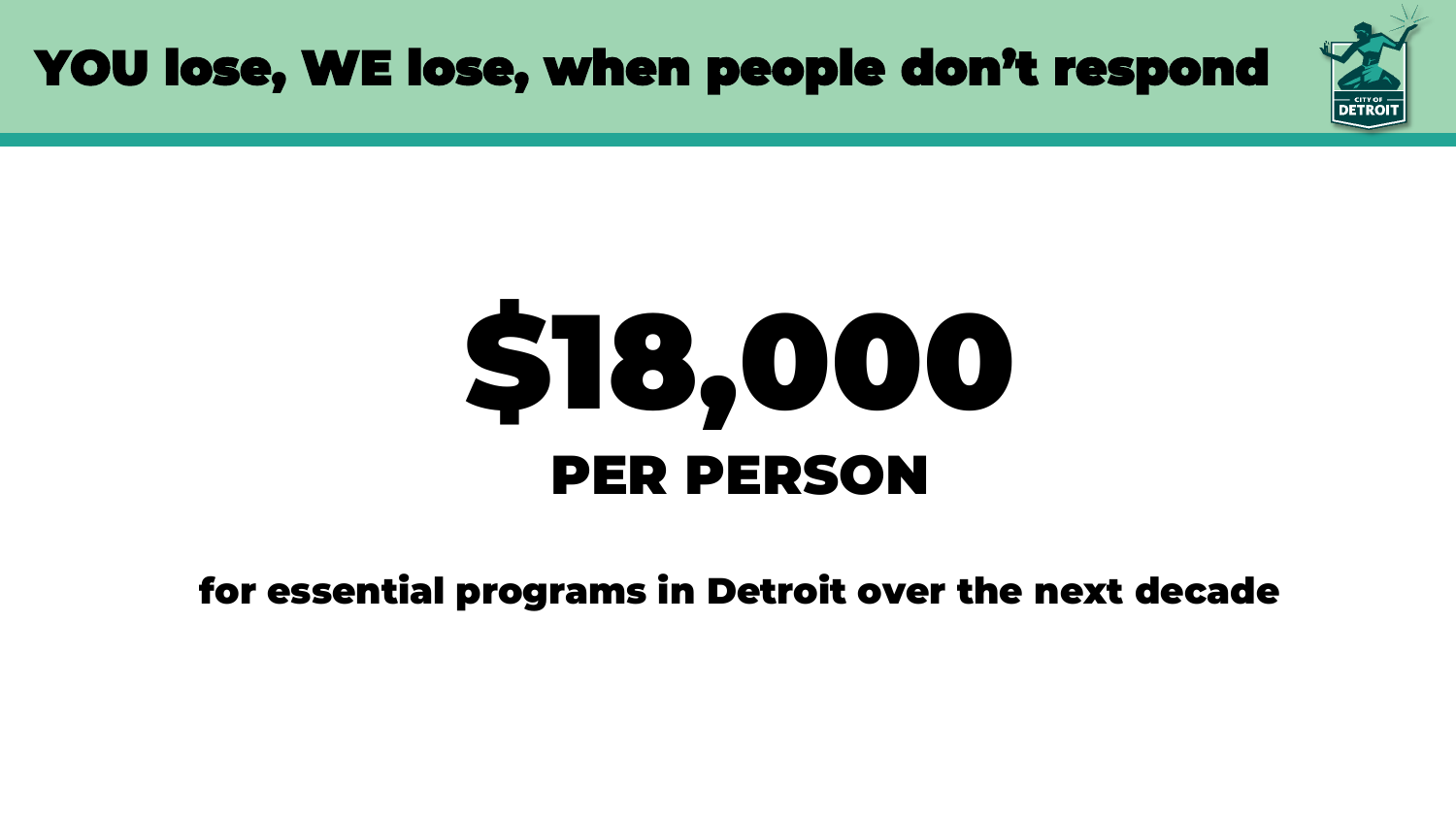The problem: Not enough people respond to Census

# Only 64% of Detroit residents filled out the 2010 Census

# **Over** 220,000 **people living in Detroit did not respond !**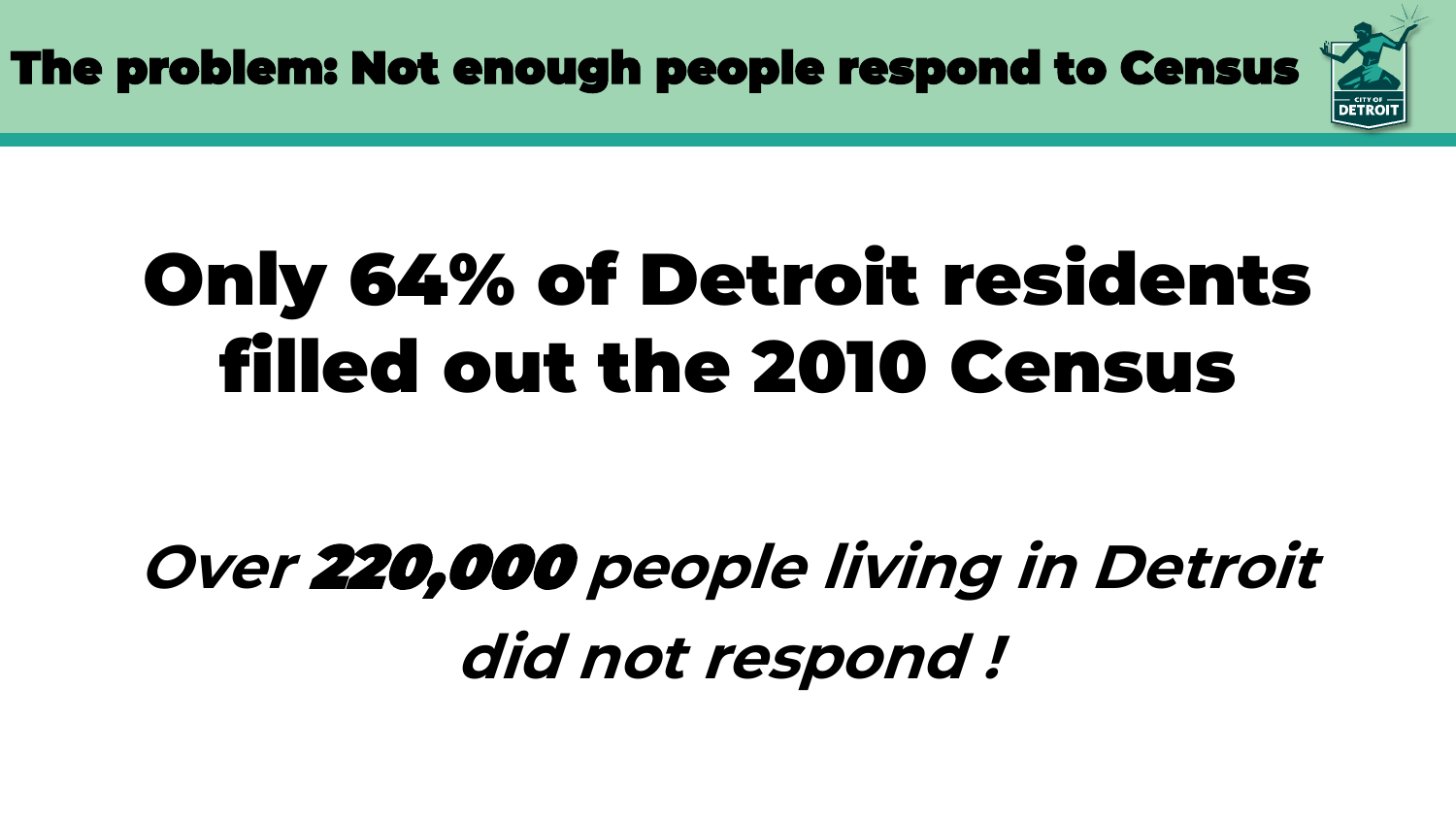

**REDISTRICTING: Will Detroit lose seat in Congress? 3c SUBURBS:** Communities diversify as Detroit shrinks 4c **HOUSING:** Vacancy rates rise around metro area 4c

-30 and lower

# JETROIT PROMISES O FIGHT COUNT Bing: City needs every dollar, 'can't afford to let these results stand'

#### By SUZETTE HACKNEY FREE PRESS STAFF WRITER

For Detroit Mayor Dave Bing, the magic number is 40,000.

The city needs to identify at least 40,000 people who live in Detroit but were not counted in the 2010 census. Speaking at a news conference Tuesday,



Population percentage change by tract

| 20 and higher 10 to 19.9 |  |
|--------------------------|--|
|                          |  |

 $-10$  to  $-19.9$   $-20$  and  $-29.9$ UH -0.1 tz -9.9

**TOM WALSH** COMERACK TIME - FINALLY The thud heard round the state

"Think of the 2010 census If numbers as the "thud" moment for the city of Detroit and the state of Michigan.

Michigan has been a slowgrowth state since the 1970s. Detroit's population has been dropping for 60 years.

But while the trends may be familiar, the stark numbers for the first decade of the 21st Century are jarring evidence of a city and state hitting bottom. With a thud.

Or so we hope.

Maybe, just maybe, future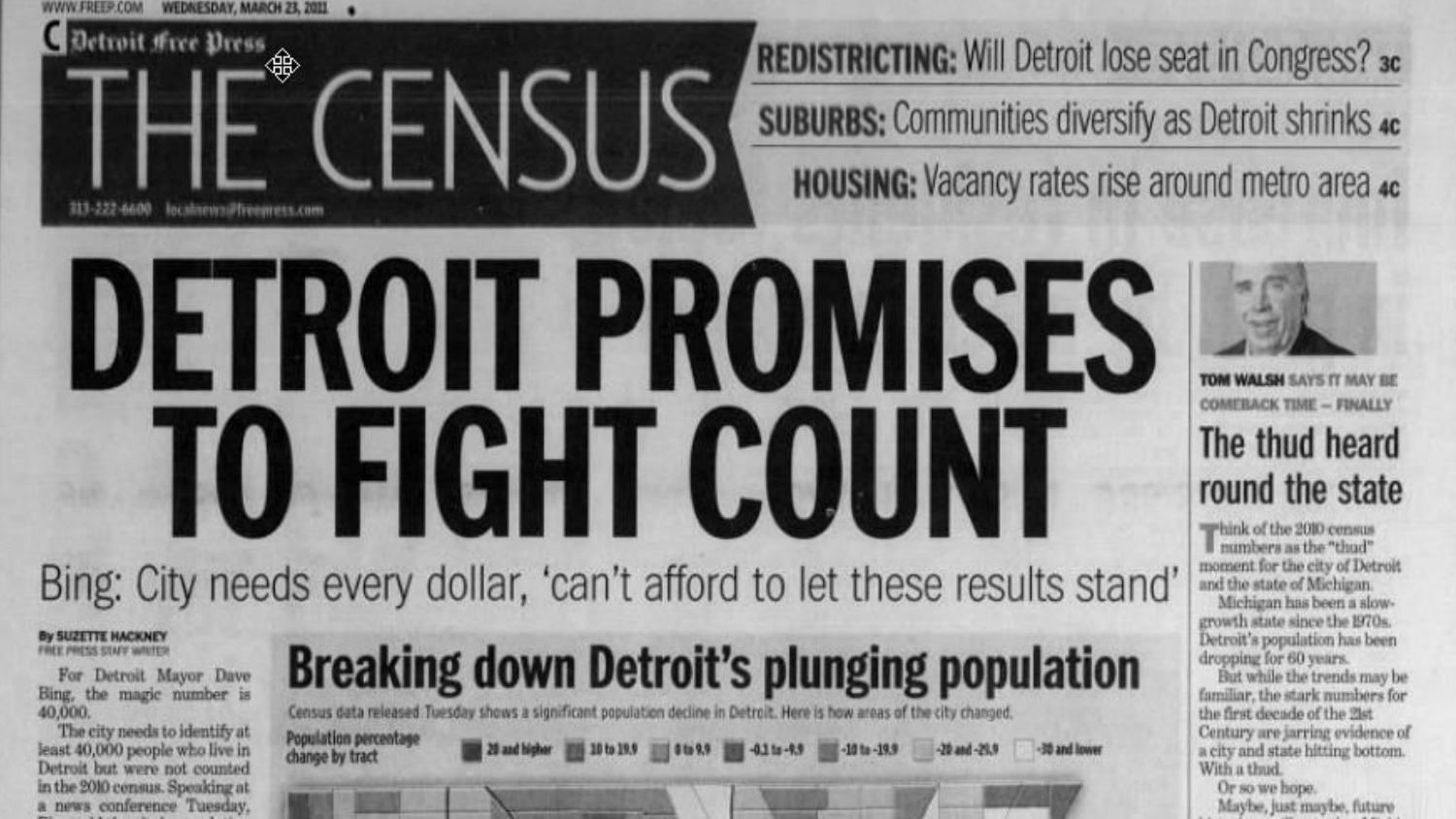



# Increase the number of people who respond to the Census

# In 2020, we will count every Detroiter!

**But only with your help!**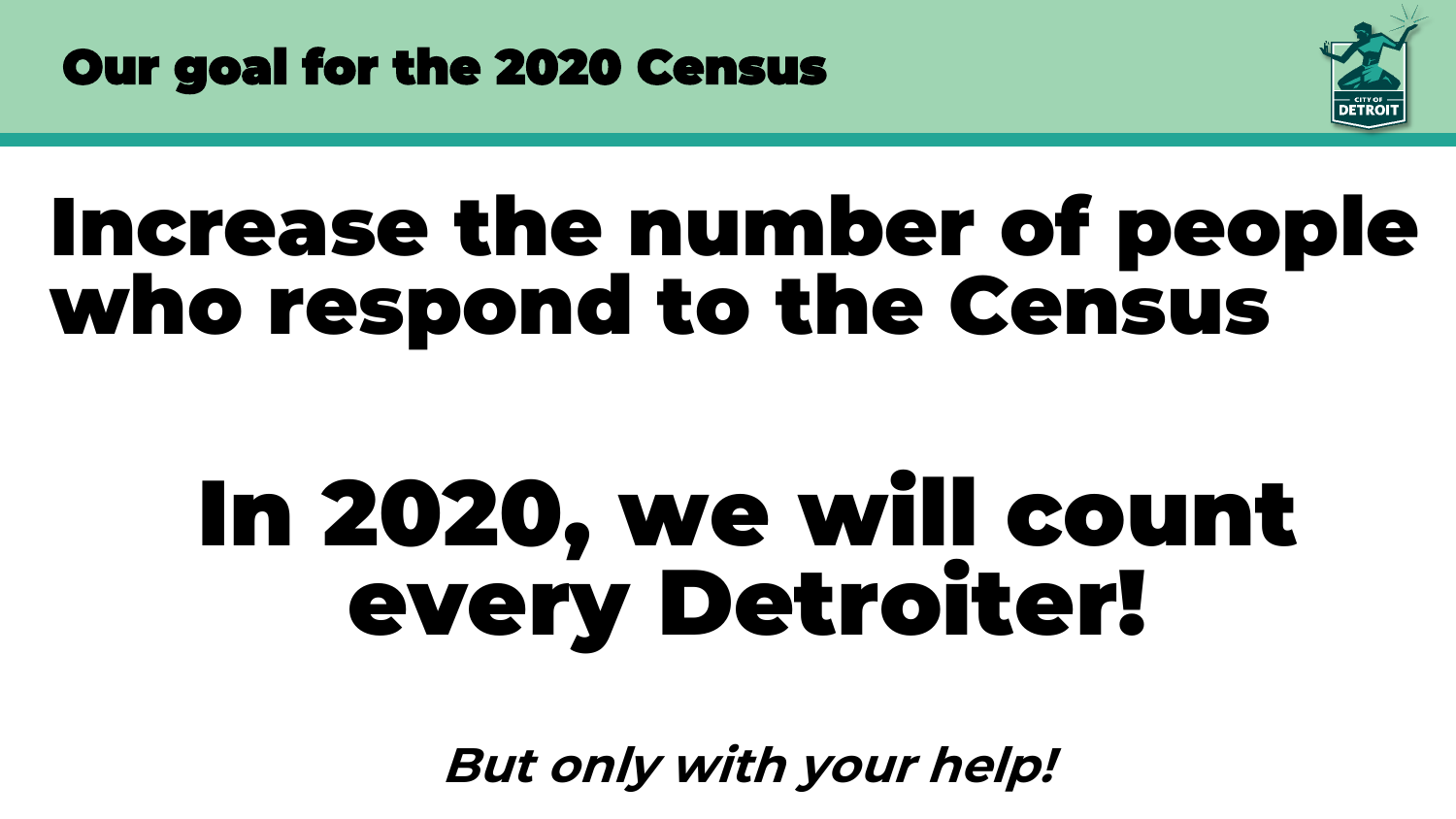Fight back against FEAR and MISINFORMATION

- Some groups will create fear and misinformation to discourage people from getting counted
- WHO BENEFITS when Detroiters are NOT counted?—NOT YOU, NOT DETROIT!
- TRUSTED VOICES essential to convince people about why the Census matters, why they should participate

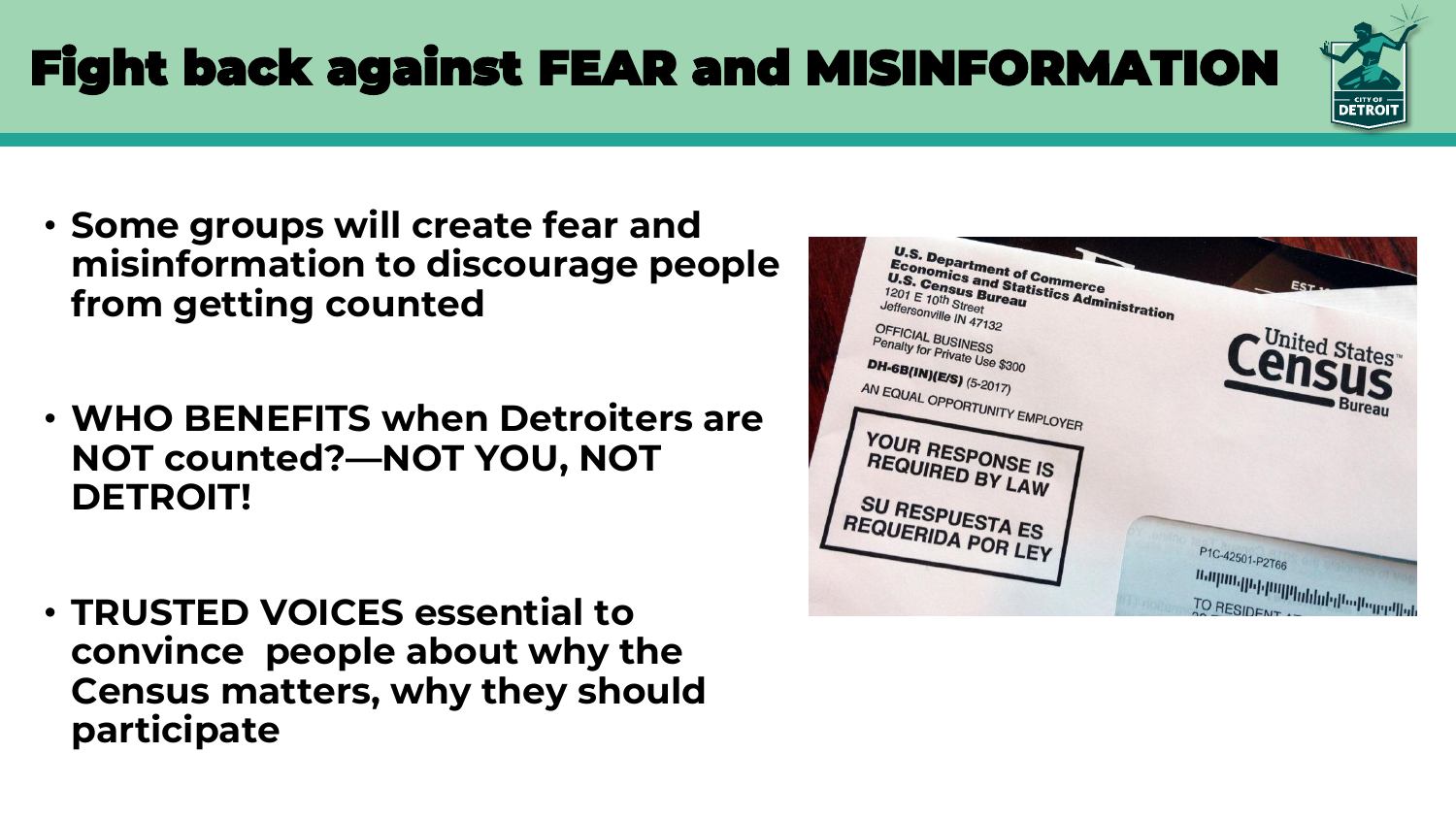IMPORTANT: Your Census response is protected



# By law, Census responses cannot be shared.

### NOT SHARED with law enforcement. NOT SHARED with immigration. NOT SHARED with City, State or Federal government. NOT SHARED with insurance companies.

NOT SHARED WITH ANYONE FOR 70 YEARS!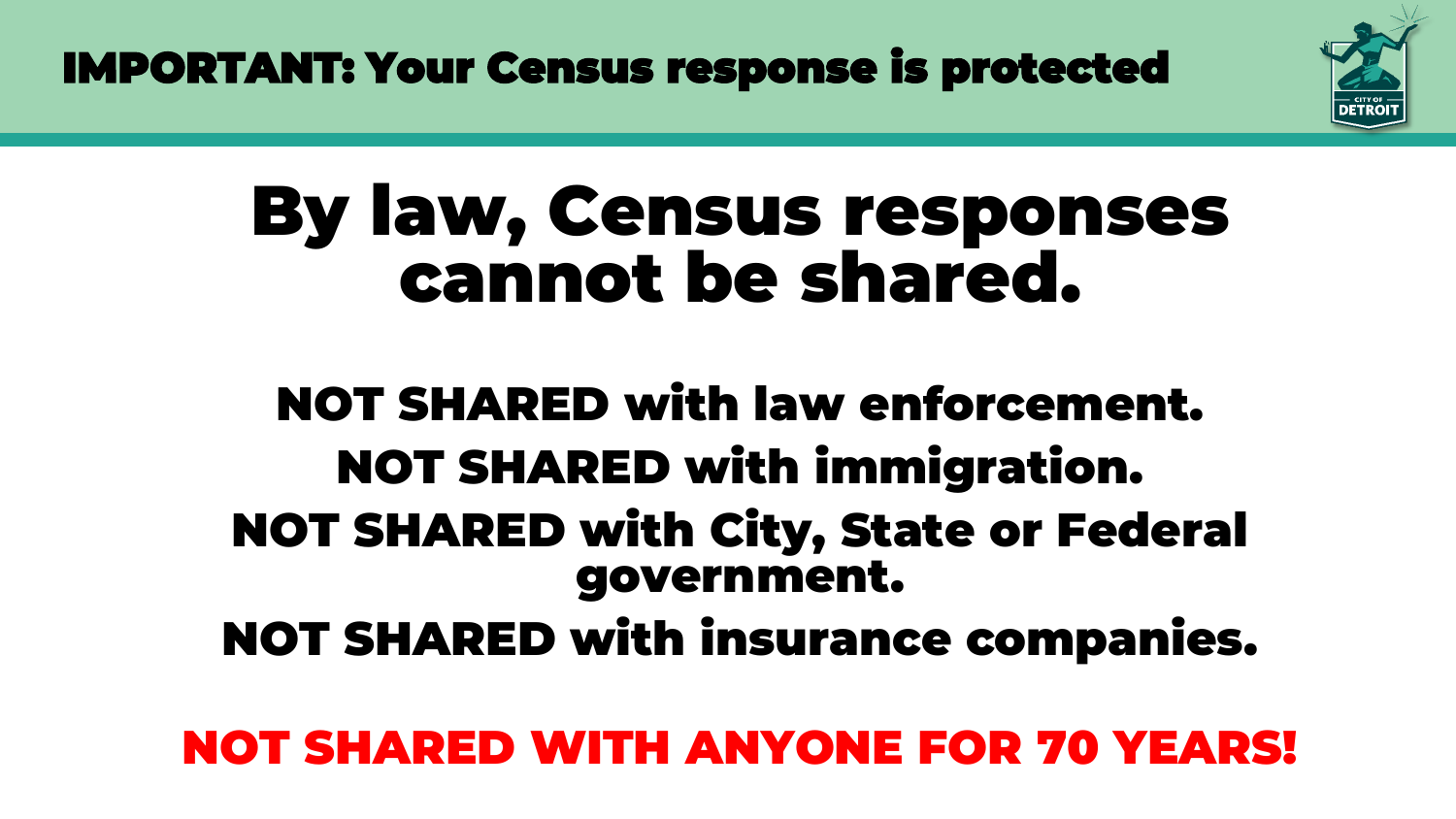#### When is the 2020 Census?





#### **COUNT BEGINS: MID-MARCH 2020**

**NATIONAL COUNT DAY: APRIL 1, 2020**

**COUNT ENDS: MID-JULY 2020**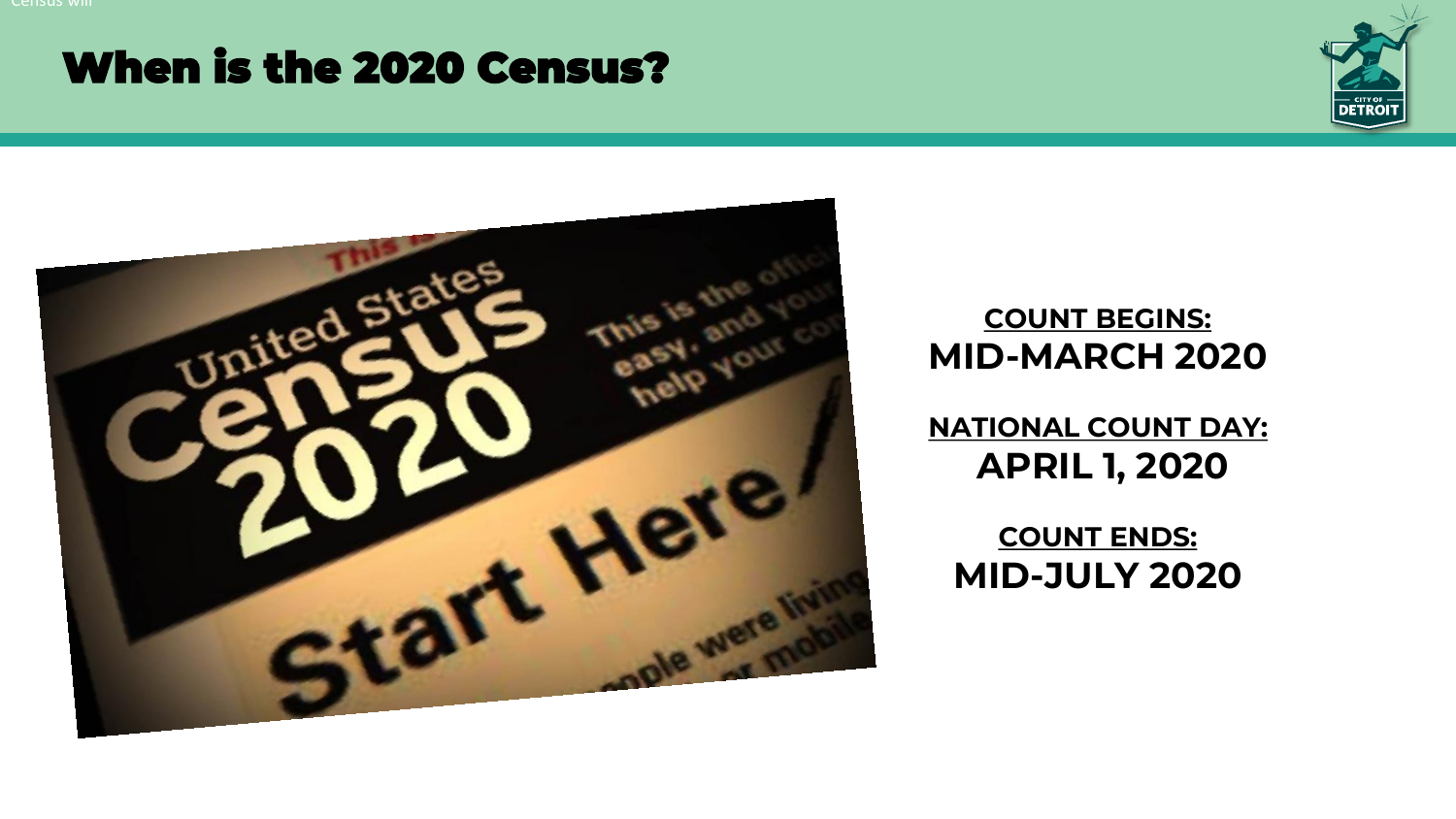#### How do you get involved?



Neighborhood **Census** Ambassador

**Volunteer to be a Census Ambassador to promote the Census in your own neighborhood, organize signup events and identify places for questionnaire assistance.** 

Request A **Presentation**  **Request a presentation to your community group about the Census and how to get involved in the City's campaign.** 

Work for the U.S. Census Bureau

**Apply to work for the Federal US Census Bureau to be a Census taker. Go to: census.gov/jobs to fill out an application.**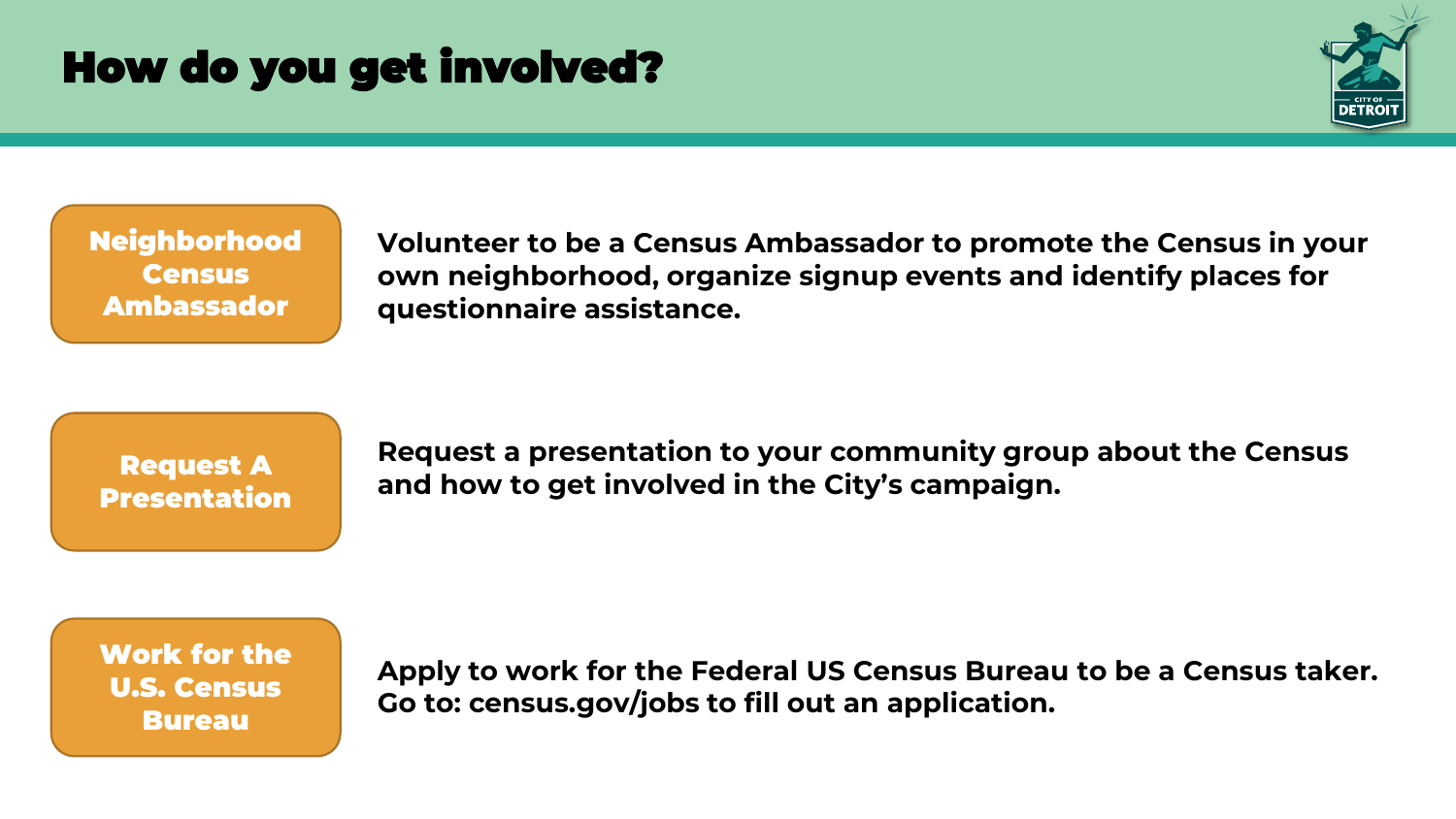# Three ways to help on social media

- Tweet, share, spread the word about the census
- **Report any Census misinformation to:**  [2020census@detroitmi.gov](mailto:2020census@detroitmi.gov)
- **Take, post photos at census presentations, events**
- Promote Census presentations across City; encourage others to request